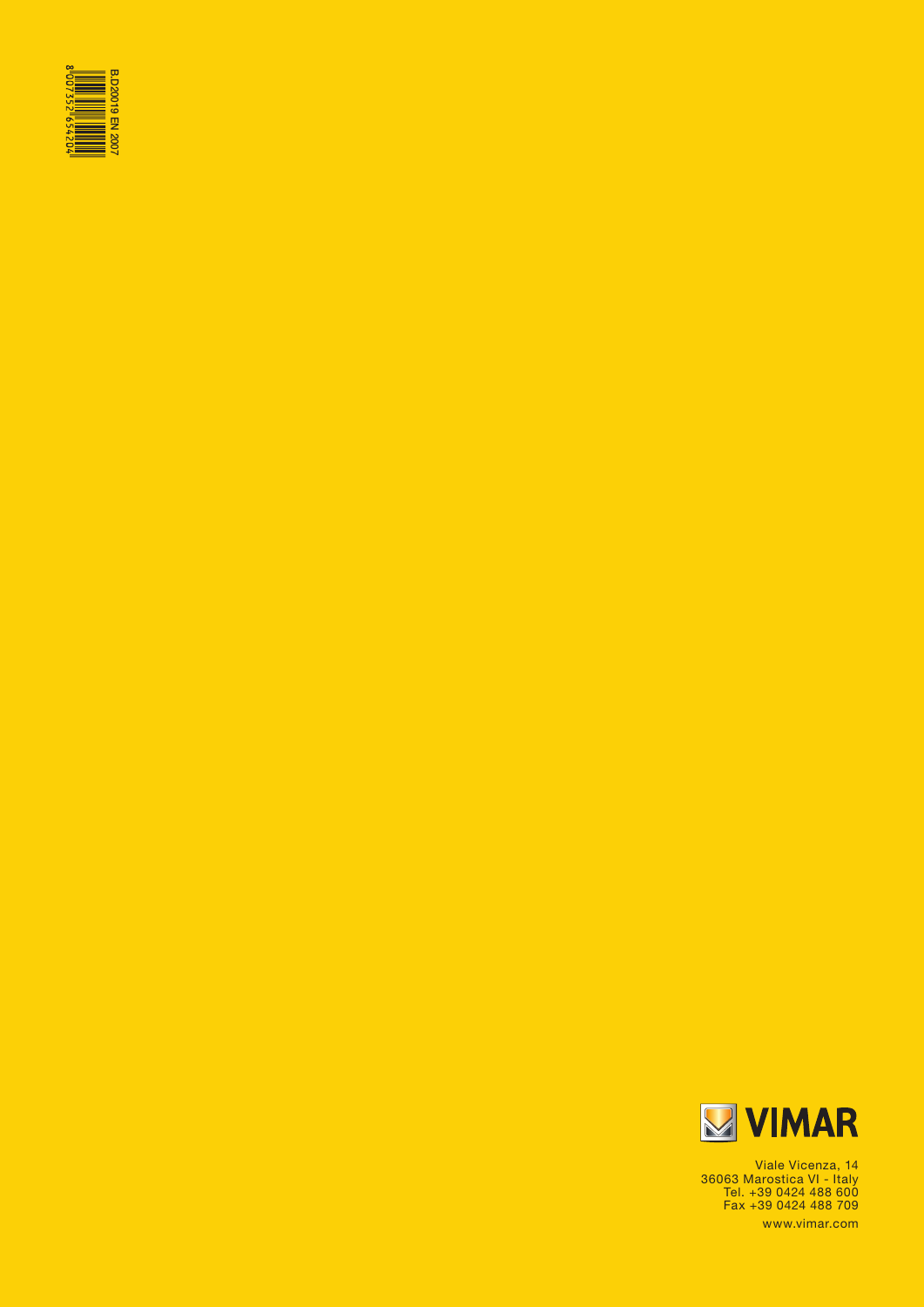

# Charging and powering your portable devices.

## Design meets the latest generation technology



# USB SOCKET OUTLETS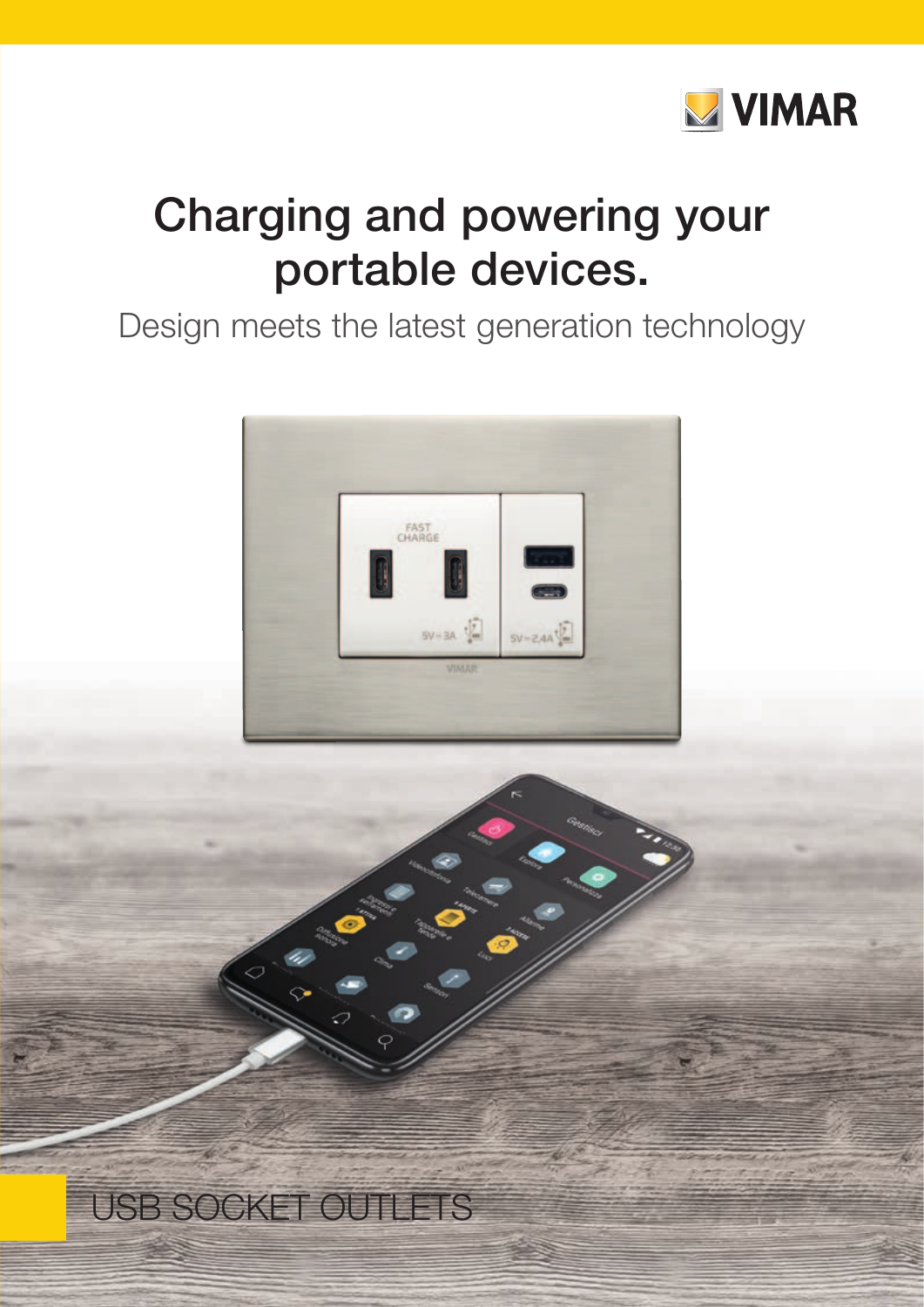

## USB socket outlets: all-in-one, high perfomances and aesthetically coordinated.

Solutions that simplify daily life and meet with the latest generation technologies, Vimar offers USB type C sockets. Available for Eikon, Arké, Plana, Neve and Linea series, these sockets now are been combined at the type A output in a high-performance all-in-one version with just 1 module. An ideal solution for hotel, bed top, offices, training institutes and residential buildings.



## ALL-IN-ONE SOCKETS.

In just one device, A+C USB outlets for total power of 2,4 A (power distributed on the 2 outputs) in just 1 module or A+A for total power of 2,1 A in 2 modules or with sockets for current for British standard installation.



## A+C OR C+C SOCKETS.

2 types of outputs for total power of 3 A available also with sockets for current for British standard installation.



#### *C output enable the recharging at full speed up to 3 A 5 V on each output. USB C fast charge*

A OR C SOCKETS IN 1 MODULE.

One only A or C USB outlets for total power of 1,5 A in just 1 module;



### MODULAR INSTALLATION

Thanks to the front-on mounting, the upgrade of the installation is fast because you just have to replace a device with another one without removing the mounting frame from the box.



### FOR INTERNATIONAL PROJECTS

Our range of USB soskcte outlets are installable in all tyoe of buildings (schools, offices, hotels, house, etc.) and are matchable with the main international standards.





AESTHETICAL COORDINATION. Available for Eikon, Arké, Plana, Idea, Neve and Linea series, a special attention to the design.



### VIMAR CERTIFIED QUALITY